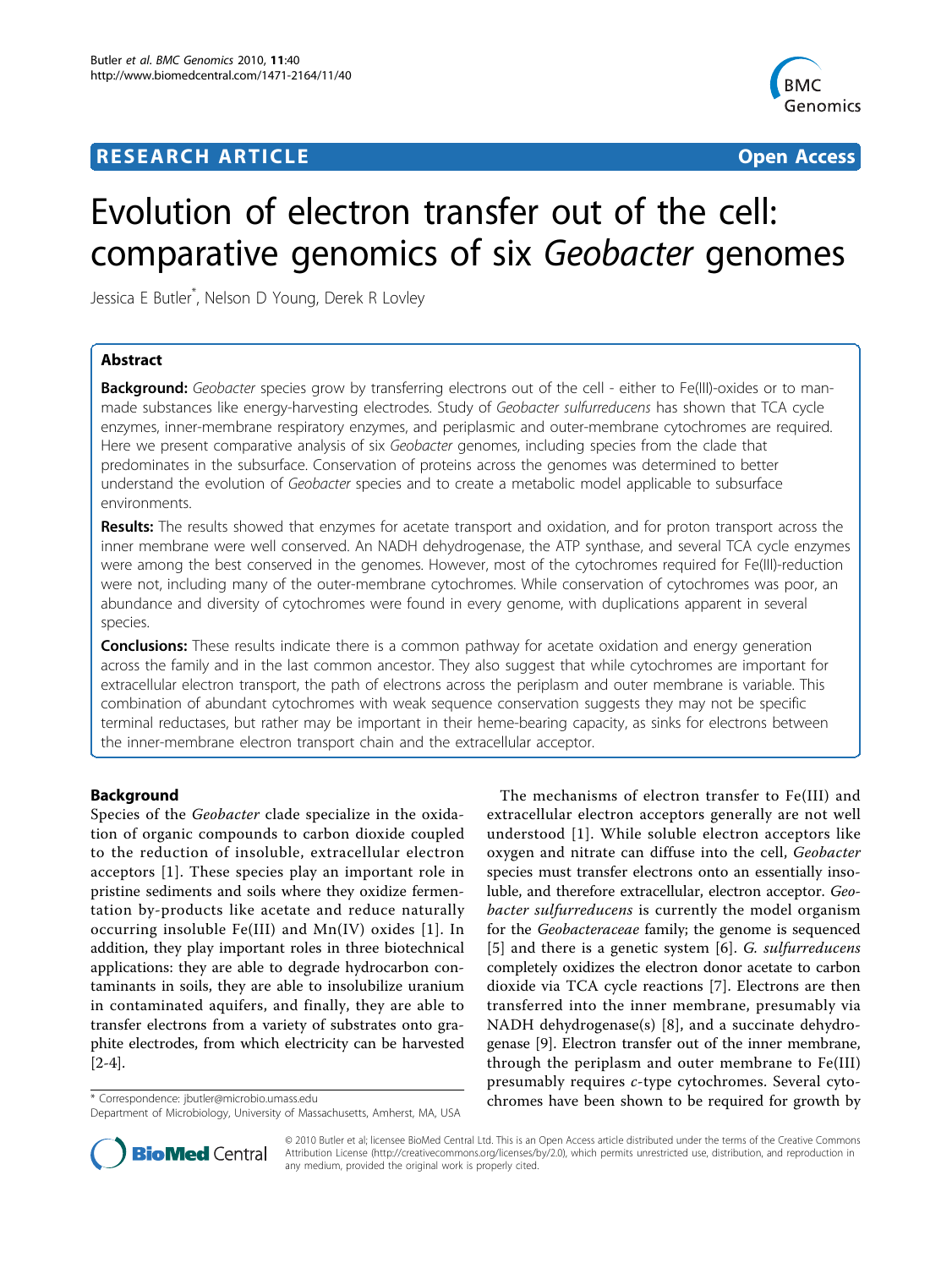Fe(III) reduction, both in G. sulfurreducens [[10](#page-10-0)-[16\]](#page-10-0) and in the other well-studied dissimilatory Fe(III) reducer, Shewanella oneidensis [\[17](#page-10-0),[18\]](#page-10-0). However, a specific electron transport chain to extracellular Fe(III) has not been determined for any organism.

The genomes of several closely related Fe(III)-reducing organisms in the Geobacter family have recently been sequenced. This work compares the complete or 10× coverage draft genome sequences of six species: G. sulfurreducens, Geobacter metallireducens, Geobacter uraniireducens, Geobacter bemidjiensis, Geobacter strain FRC-32 and Geobacter lovleyi. The six Geobacter genomes were compared and conservation of electron transport proteins was determined in order to identify electron transport genes that may be critical for the reduction of Fe(III) and other terminal electron acceptors, to better understand the evolution of the family, and to help provide foundational data for modeling of subsurface bioremediation.

#### Results and Discussion

## Identification of the protein families in the six Geobacter genomes

The general features of each of the six genomes are presented in Table 1. Orthologous proteins, those proteins predicted to have similar functions in the different species, were identified by Markov clustering of sets of reciprocal best BLAST matches [[19\]](#page-10-0). Using all 22,434 protein coding genes in the six genomes (see Additional file [1](#page-9-0)), 4,062 protein families with at least two orthologs were defined (see Additional file [2\)](#page-9-0). The families contained 17,620 (79%) of all proteins. 4815 proteins were found in only one genome, and 2,196 of these were considered to be from lateral gene transfer (see Additional file [1](#page-9-0)) (discussed below). A functional role was associated with each family using the G. sulfurreducens in silico model annotation [[20](#page-10-0)] and COG categorization [[21\]](#page-10-0).

For each protein family, its phyletic pattern - the pattern of which species encode the proteins in that family - was determined (see Additional files [2](#page-9-0) and [3](#page-9-0)). By far the most common pattern was conservation across all

species, 35% of the proteins (7,774) were in families that included at least one ortholog from each genome (see Additional file [3\)](#page-9-0). The second most common pattern was conservation in all of the species except G. lovleyi - 6% (1,246) of the proteins had this phyletic pattern (see Additional file [3](#page-9-0)).

Forty-three protein families had at least 10 members (see Additional file [2\)](#page-9-0). Thirteen of these large families were putative transposases which can be expected to be present in many copies in a genome. Other large protein families included three cytochrome families (protein family IDs 23, 31, and 45), a nickel-dependent hydrogenase family (ID 41), and two histidine kinase sensor/regulator families (IDs 7, 39) (Table [2\)](#page-2-0).

#### **Phylogenetics**

A phylogeny of the family was constructed using the 697 protein families that had a single ortholog in each of the six genomes and the outgroup species Pelobacter propionicus (see Additional file [4\)](#page-9-0). These proteins from each genome were concatenated then aligned, and this alignment was used to create a Bayseian model of the phylogeny (Figure [1](#page-2-0)). These proteins included many in addition to the housekeeping genes classically used to determine phylogeny, including proteins involved in information storage, metabolism, cell signaling, and those with no known function (see Additional file [4](#page-9-0)). The resulting phylogeny supports 16S rDNA phylogeny [[22\]](#page-10-0), and shows that the subsurface species from the contaminated bioremediation sites, G. uraniireducens, G. strain FRC-32, and G. bemidjiensis form a group distinct from the model organisms (Figure [1](#page-2-0)). Analysis of the clustering of proteins into families showed that relatively few protein families (89, made up of 283 proteins) were found only in the three subsurface species, including a hydrogenase discussed below (see Additional file [5\)](#page-9-0).

## Conservation of acetate and hydrogen metabolism

In all Geobacter species, acetate is the primary electron donor and it is oxidized via the TCA cycle, generating NADH, NADPH, and reduced ferredoxin (Figure [2](#page-3-0)) [[7,23,24\]](#page-10-0).

Table 1 Characteristics of genomes used in the comparative analysis

|                | Geobacter<br>bemidjiensis | Geobacter sp. FRC-<br>32 | Geobacter<br>lovleyi | Geobacter<br>metallireducens | Geobacter<br>sulfurreducens | Geobacter<br>uraniireducens |
|----------------|---------------------------|--------------------------|----------------------|------------------------------|-----------------------------|-----------------------------|
| <b>NCBI ID</b> | NC 011146                 | NZ AASH00000000          | NC 010814            | NC 007517                    | NC 002939                   | NC 009483                   |
| Contigs        |                           | 164                      |                      |                              |                             |                             |
| Length (nt)    | 4.615.150                 | 3,982,463                | 3.917.761            | 3.997.420                    | 3.814.139                   | 5,136,364                   |
| GC Content (%) | 60                        | 53                       | 54                   | 59                           | 60                          | 54                          |
| Protein coding | 4018                      | 3434                     | 3606                 | 3519                         | 3446                        | 4357                        |
| rRNA operons   | 4                         |                          |                      |                              |                             |                             |
| Plasmids       | none                      | n/a                      | 77 kb                | 13.8 kb                      | none                        | none                        |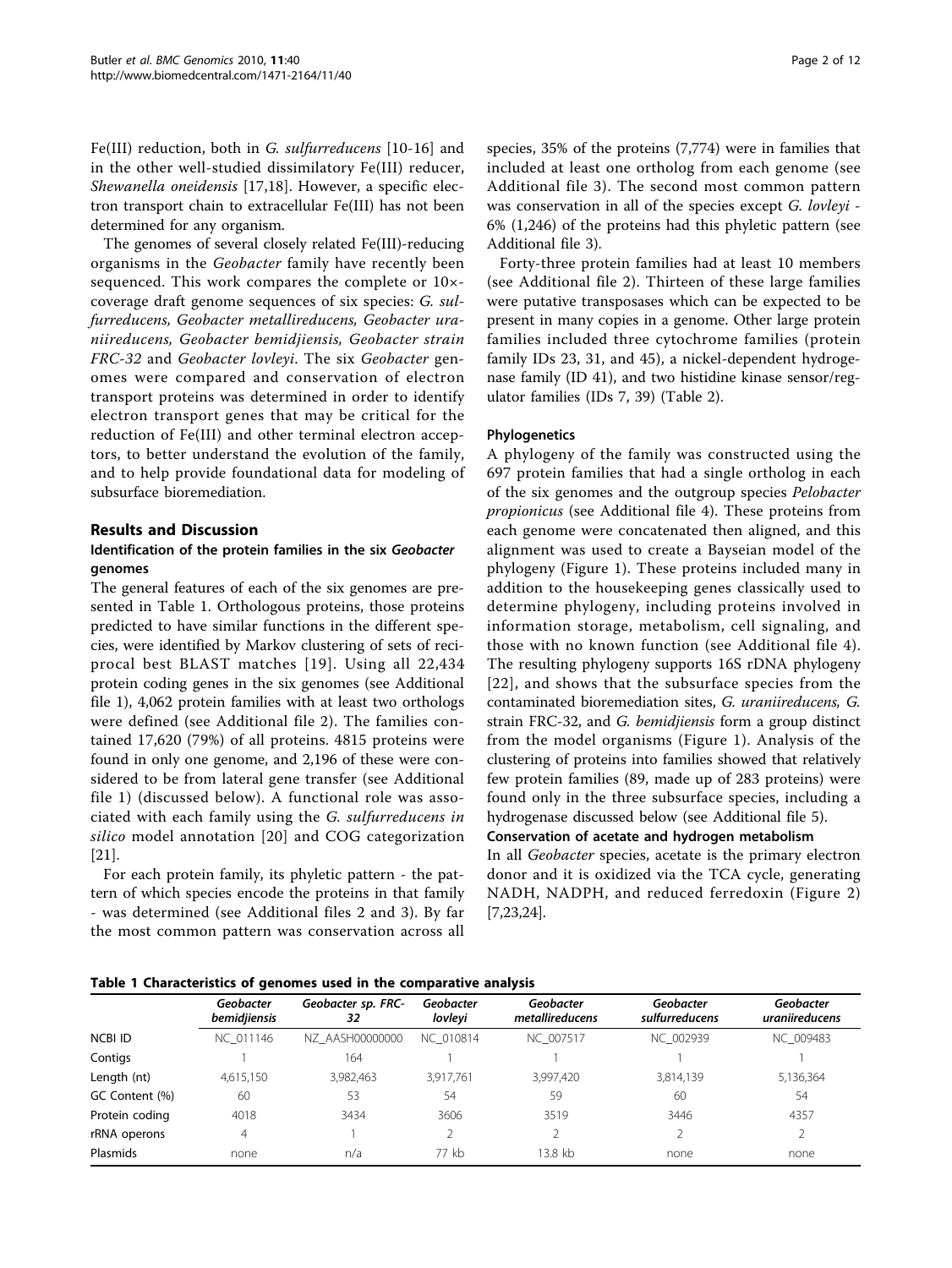| ID | total members   | Phyletic pattern | <b>Function</b>                               |
|----|-----------------|------------------|-----------------------------------------------|
| 6  | 16              | GsGmGuGfGbGl     | ATP-dependent protease La                     |
| 8  | 16              | GsGmGuGfGbGl     | elongation factor G                           |
| 9  | 16              | GsGmGuGfGbGl     | acetyl-CoA hydrolase/transferase              |
| 7  | 15              | GsGmGuGfGbGl     | sensory box histidine kinase                  |
| 11 | 14              | GsGmGuGfGbGl     | CzcA family heavy metal efflux protein        |
| 14 | 14              | GsGmGuGfGbGl     | glycosyl transferase, group 1                 |
| 15 | 14              | GsGmGuGfGbGl     | sodium/solute symporter family protein        |
| 16 | 13              | Gs-GuGf-Gl       | group II intron, maturase                     |
| 17 | 12              | $-GmGu$          | hypothetical protein                          |
| 18 | 12              | $-Gm-Gf-G1$      | Fis family transcriptional regulator          |
| 19 | 12              | GsGmGuGfGbGl     | iron-sulfur cluster-binding protein           |
| 20 | 12              | GsGmGuGfGbGl     | electron transfer flavoprotein, alpha subunit |
| 21 | 12              | GsGmGuGfGbGl     | molybdenum cofactor biosynthesis protein A    |
| 22 | 12              | GsGmGuGfGbGl     | 1-deoxy-D-xylulose-5-phosphate synthase       |
| 23 | 12              | GsGmGuGfGb-      | cytochrome c family protein                   |
| 24 | 12              | GsGmGuGfGbGl     | Hybrid cluster protein                        |
| 25 | 12              | GsGmGuGfGbGl     | potassium transporter family protein          |
| 30 | 11              | GsGmGuGfGbGl     | cold-shock domain-contain protein             |
| 31 | 11              | GsGmGuGfGb-      | high-molecular-weight cytochrome c            |
| 32 | 11              | GsGmGuGfGbGl     | elongation factor Tu                          |
| 27 | 10 <sup>°</sup> | —Gu——            | hypothetical protein                          |
| 33 | 10              | -GuGfGb-         | ATPase-like                                   |
| 36 | 10              | GsGmGuGfGb-      | methyl-accepting chemotaxis protein           |
| 38 | 10              | GsGmGuGfGbGl     | glycogen phosphorylase                        |
| 39 | 10 <sup>°</sup> | GsGmGuGfGbGl     | sensor histidine kinase/response regulator    |
| 40 | 10 <sup>°</sup> | GsGmGuGfGbGl     | DNA-binding response regulator                |
| 41 | 10 <sup>°</sup> | GsGmGu-GbGl      | nickel-dependent hydrogenase, large subunit   |
| 42 | 10              | GsGmGuGfGbGl     | malic enzyme                                  |
| 43 | 10              | GsGmGuGfGbGl     | hypothetical protein GSU3410                  |
| 45 | 10              | GsGmGuGfGbGl     | cytochrome c family protein                   |

<span id="page-2-0"></span>Table 2 The largest families of orthologous proteins (at least 10 members) excluding transposases

Acetate transporters were conserved in all the Geobacter species. There were two families of acetate transporters [[25](#page-10-0)] that were conserved in all six species; one family contained a single ortholog from each species (GSU0518 in family 1057), and the second had multiple



orthologs in each species (GSU1068, GSU1070, GSU2352 in 15) (see Additional file [6\)](#page-9-0).

The genes for the eight reactions for acetate oxidation via the TCA cycle were conserved in all species (Figure [2\)](#page-3-0). All of the subunits for acetyl-CoA transferase, citrate synthase, aconitase, isocitrate dehydrogenase, keto/oxoacid ferredoxin oxidoreductase, succinate dehydrogenase (complex II), fumarase, and malate dehydrogenase were conserved in all six of the species (see Additional file [6](#page-9-0)).

G. sulfurreducens, G. bemidjiensis, G. strain FRC-32, and G. lovleyi can also use hydrogen as an electron donor in addition to acetate. In G. sulfurreducens the enzyme required for hydrogen oxidation has been identified as a four-subunit NiFe hydrogenase (GSU0782- GSU0785) [[26\]](#page-10-0). This uptake hydrogenase was not conserved in all six of the Geobacter species; orthologs to the four subunits of this enzyme were found in three of the species that oxidize hydrogen: G. sulfurreducens, G. bemidjiensis, and G. lovleyi, and in one that does not: G. uraniireducens (see Additional file [6](#page-9-0)). No orthologs to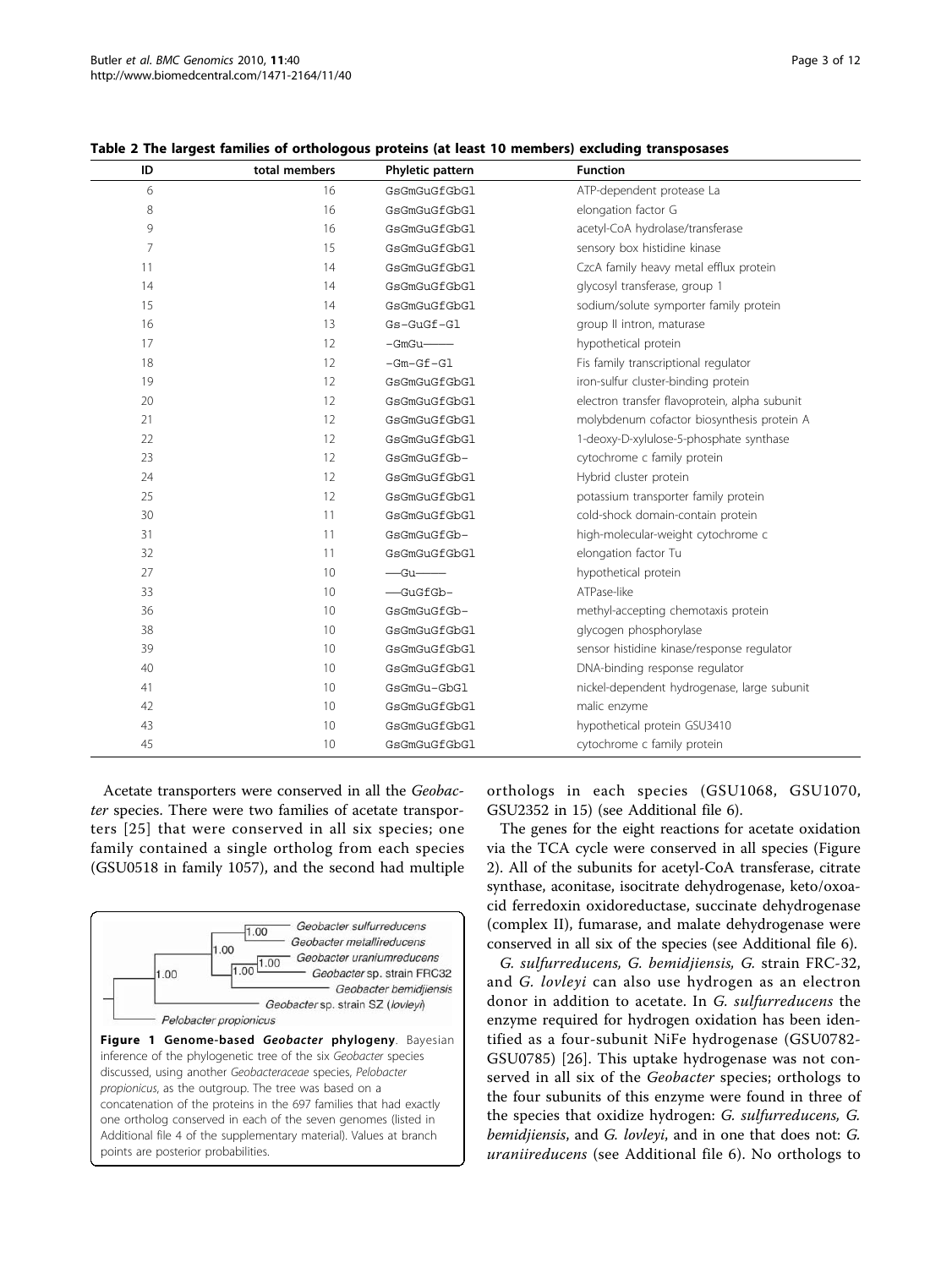<span id="page-3-0"></span>

this hydrogenase were found in G. strain FRC, which can oxidize hydrogen (see Additional file [6\)](#page-9-0). However, G. strain FRC-32 and the other species isolated from the subsurface all encoded an additional hydrogenase, a four-subunit hydrogenase found only in these species (families 177, 178, 3032, and 3033, see Additional file [5](#page-9-0)). The four genes were similar to the heterotetrameric hydrogenase found in Pyrococcus that is a cytoplasmic, NADP-using hydrogenase [\[27\]](#page-10-0) (Figure [3](#page-4-0)).

After acetate or hydrogen oxidation, the electrons are transferred into an inner-membrane bound electron transport chain, and protons are pumped out of the cytoplasm for ATP synthesis via an ATP synthase (Figure 2). G. sulfurreducens encodes two NADH dehydrogenases (complex I), one with 12 subunits and one with 14. This reaction is predicted to be the only one at which protons are pumped during Fe(III) or fumarate respiration [[20](#page-10-0)]. All six Geobacter species contained orthologs to one of these enzymes, the 14-subunit enzyme (GSU0338-GSU0351) (see Additional file [6\)](#page-9-0). The 12-subunit enzyme was conserved in all species except G. loveyi (see Additional file [6\)](#page-9-0). The putative NADPH dehydrogenase [[28](#page-10-0)] was conserved in all six Geobacter species (Figure 2, Additional file [6](#page-9-0)).

Regardless of whether acetate or hydrogen is the electron donor, ATP is synthesized with an inner-membrane bound ATP synthase. G. sulfurreducens encoded one ATP synthase enzyme in two gene clusters (GSU0108- GSU0114 and GSU0333-GSU0334). All six Geobacter species contained orthologs to all subunits of this enzyme (Figure 2, Additional file [6\)](#page-9-0).

#### The best conserved proteins in the Geobacter species

The level of sequence similarity among conserved proteins was estimated using bit score ratios between reciprocal orthologs [[29](#page-10-0)]. 1266 G. sulfurreducens proteins had reciprocal orthologs in every other Geobacter genome (see Additional file [7](#page-9-0)). The average bit score ratio of these proteins was 70%. Only a small subset, 61 proteins, had an average bit score ratio of at least 90% (Table [3\)](#page-5-0). This subset of very well conserved proteins contained housekeeping proteins, including ribosomal proteins, translation elongation factors, Rho transcription termination factor, and amino acid biosynthetic genes (Table [3](#page-5-0)). This set also included proteins involved in electron transfer, including subunits of the NADH dehydrogenase and the ATP synthase from the inner membrane, and the citrate synthase and acetyl-CoA transferase from the TCA cycle (Table [3\)](#page-5-0). Other high-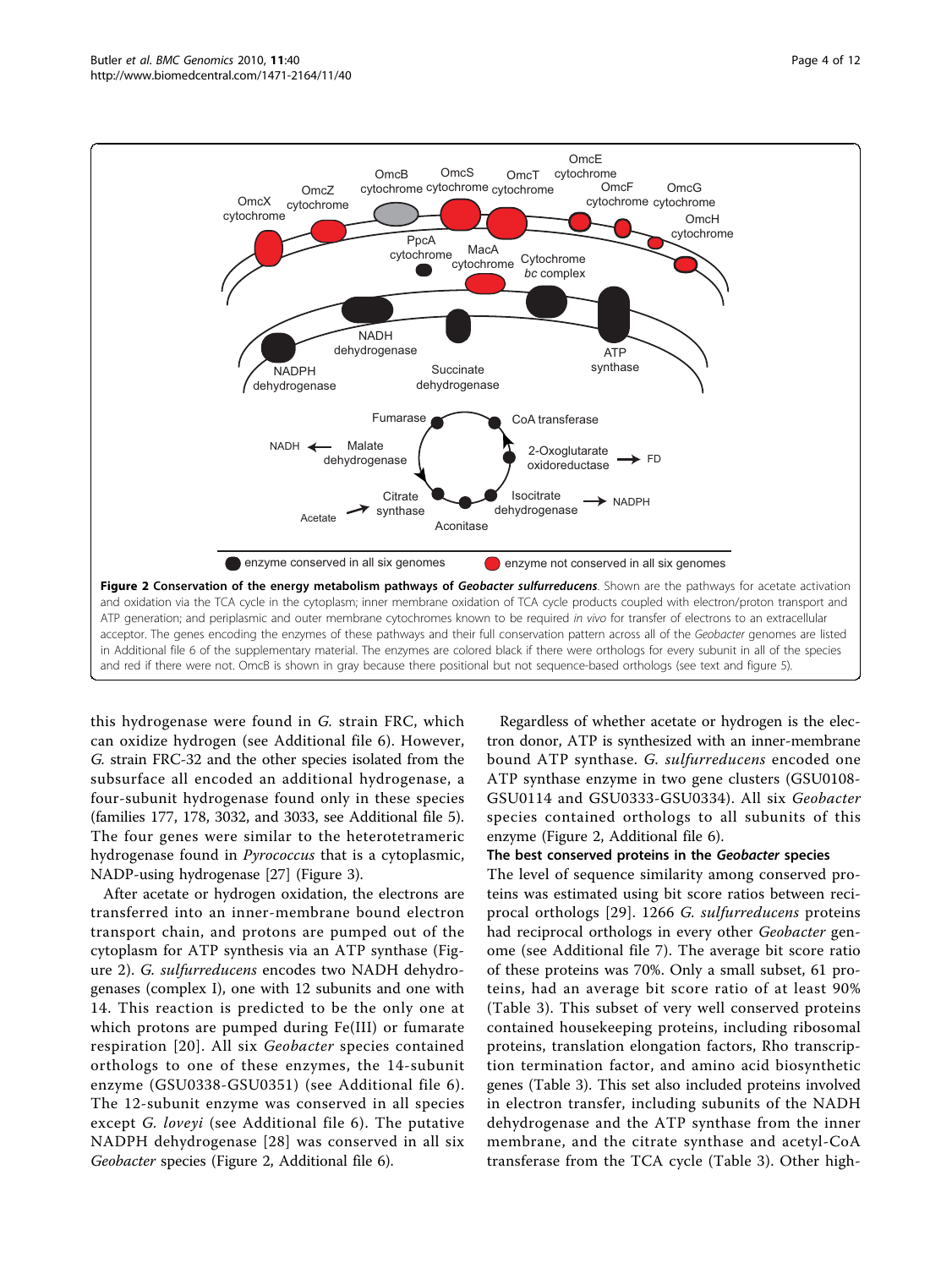<span id="page-4-0"></span>

scoring proteins (at least 85%) included subunits of many of the other TCA cycle enzymes: succinate dehydrogenase, aconitase, malate dehydrogenase, 2-oxoglutarate oxidoreductase (see Additional file [7](#page-9-0)).

#### Identifying genes encoding cytochromes

After the electron donors have been oxidized and the electrons have been transferred into the inner membrane, they must then be transferred out of the cell to the extracellular electron acceptor like Fe(III) or electrodes. This pathway presumably requires periplasmic and outer-membrane c-type cytochromes, an abundance of which is the hallmark of Geobacter species [\[30,32](#page-10-0)-[34](#page-11-0)]. Several cytochromes have been shown to be required for optimal growth by Fe(III) reduction or on electrodes in G. sulfurreducens: PpcA[[12](#page-10-0)], MacA[[13](#page-10-0)], OmcB[[11](#page-10-0)], OmcE[\[16\]](#page-10-0), OmcF[[15\]](#page-10-0), OmcG[[35](#page-11-0)], OmcH[[35](#page-11-0)], OmcS [[16\]](#page-10-0), OmcT[[16\]](#page-10-0), OmcX (M. Izallalan, unpublished), and OmcZ (B.C. Kim, unpublished).

Searching all six Geobacter species genomes showed that at least 100 ORFs in each genome contained at least one occurrence of the motif for covalent heme binding (CXXCH), indicating that these may be cytochromes (see Additional file [8\)](#page-9-0). This was more than was found in 16 other genomes including those of Shewanella, Desulfovibrio, Rhodoferax, and Anaeromyxobacter species known to be cytochrome rich (see Additional file [8\)](#page-9-0). Since this definition of cytochrome is minimal, a more stringent definition was created using 26 sequence

profiles described in the protein database Interpro as ctype cytochromes. These profiles were compared against all of the proteins in the six Geobacter genomes. Proteins were considered cytochromes if their sequence contained at least one profile match and at least one CXXCH motif (see Additional file [9\)](#page-10-0).

These results showed that each Geobacter genome contained an average of 79 cytochromes (Table [4\)](#page-6-0). G. uraniireducens contained the most cytochromes, 104, and G. lovleyi the least, 61. On average, 2.1% of the proteins encoded in the genome of each of the Geobacter species are cytochromes (Table [4\)](#page-6-0). Not only is the number of cytochromes in the genomes large, 85% of the cytochromes contain more than one heme motif - with 7.7 hemes per cytochrome on average (Table [4](#page-6-0)).

#### Conservation of cytochromes

While an abundance of cytochromes are found in all of the Geobacter species, very few were conserved in all six species, in contrast to the excellent conservation seen for the other energy metabolism proteins discussed above. There were 471 cytochromes in total identified in the six Geobacter genomes (see Additional file [9](#page-10-0)). Only 64 of the cytochromes (14%) were part of a protein family that included at least one cytochrome from each of the six genomes. These 64 conserved cytochromes formed nine protein families (Table [5](#page-7-0)).

There was poor conservation across the species of many of the cytochromes that have been shown to be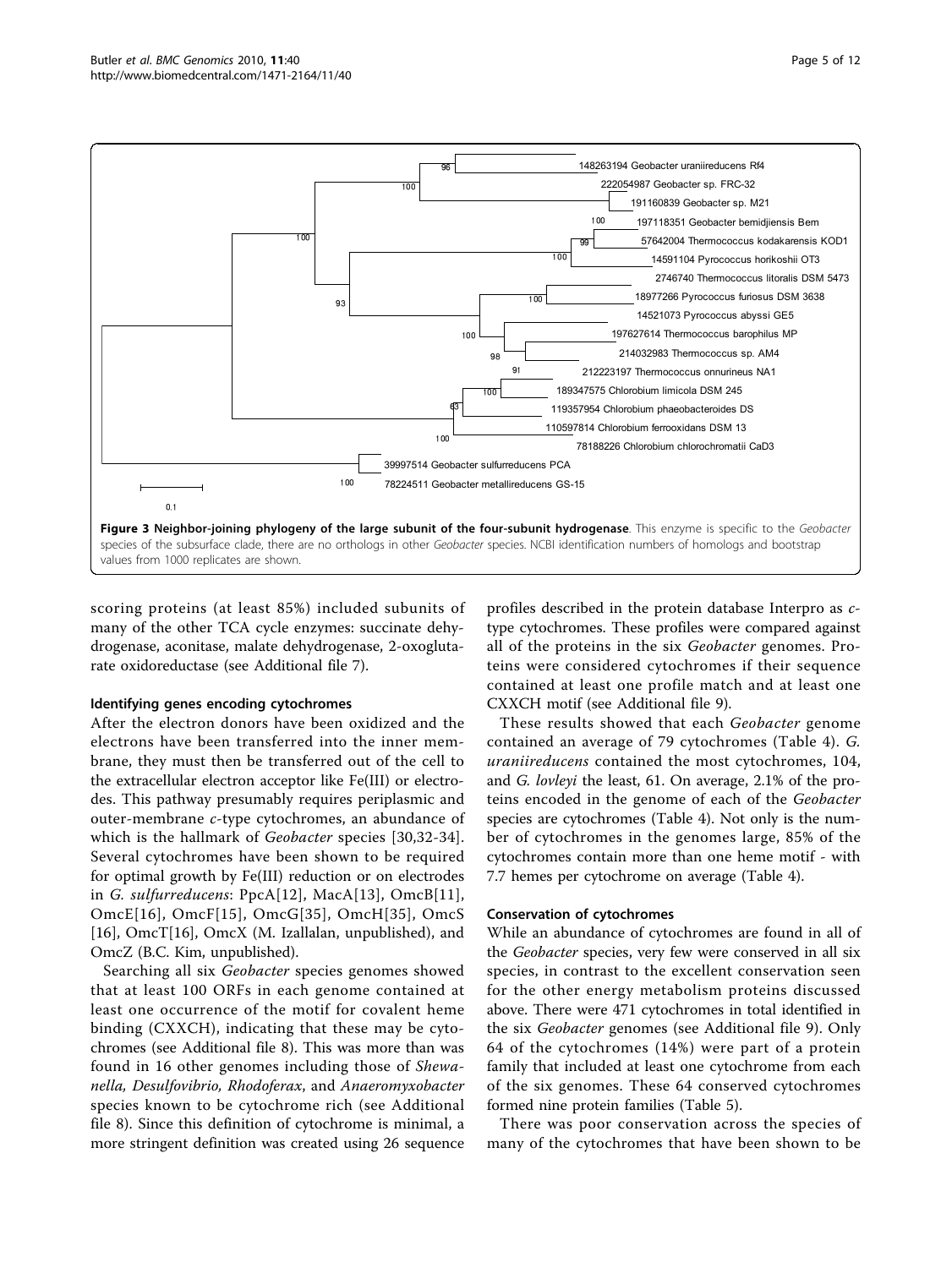<span id="page-5-0"></span>

| Table 3 Proteins with orthologs in every genome and average bit score ratio $\geq 90\%$ |  |  |  |  |
|-----------------------------------------------------------------------------------------|--|--|--|--|
|-----------------------------------------------------------------------------------------|--|--|--|--|

| <b>NCBI ID</b> | Geobacter sulfurreducens gene | average score | <b>Product Name</b>                   |
|----------------|-------------------------------|---------------|---------------------------------------|
| 39995224       | GSU0113                       | 0.97          | ATP synthase subunit B                |
| 39996849       | GSU1750                       | 0.96          | translation initiation factor IF-1    |
| 39998183       | GSU3093                       | 0.96          | ribosomal protein S21                 |
| 39997962       | GSU2871                       | 0.96          | translation elongation factor Tu      |
| 39996935       | GSU1836                       | 0.95          | nitrogen regulatory protein P-II      |
| 39996567       | GSU1467                       | 0.95          | iron-sulfur cluster-binding protein   |
| 39998198       | GSU3108                       | 0.94          | transcription termination factor Rho  |
| 39996934       | GSU1835                       | 0.94          | glutamine synthetase                  |
| 39997943       | GSU2851                       | 0.94          | ribosomal protein S3                  |
| 39996069       | GSU0966                       | 0.94          | hypothetical protein GSU0966          |
| 39996042       | GSU0939                       | 0.94          | nitrogen regulatory protein           |
| 39997970       | GSU2879                       | 0.94          | 3-isopropylmalate dehydrogenase       |
| 39995222       | GSU0111                       | 0.94          | ATP synthase subunit A                |
| 39998429       | GSU3340                       | 0.94          | 60 kDa chaperonin                     |
| 39998543       | GSU3454                       | 0.93          | radical SAM domain protein            |
| 39995273       | GSU0162                       | 0.93          | aspartate aminotransferase            |
| 39996704       | GSU1604                       | 0.93          | acyl carrier protein                  |
| 39995448       | GSU0339                       | 0.93          | NADH dehydrogenase I, B subunit       |
| 39996890       | GSU1791                       | 0.93          | ATP-dependent protease                |
| 39995447       | GSU0338                       | 0.93          | NADH dehydrogenase I, A subunit       |
| 39998155       | GSU3064                       | 0.93          | cell division protein FtsA            |
| 39997187       | GSU2089                       | 0.93          | rod shape-determining protein MreB    |
| 39997925       | GSU2833                       | 0.93          | 30S ribosomal protein S11             |
| 39997939       | GSU2847                       | 0.92          | ribosomal protein L14                 |
| 39995936       | GSU0830                       | 0.92          | heavy metal efflux pump               |
| 39995264       | GSU0153                       | 0.92          | argininosuccinate synthase            |
| 39997961       | GSU2870                       | 0.92          | ribosomal protein L33                 |
| 39995685       | GSU0578                       | 0.92          | glycyl-tRNA synthetase                |
| 39998185       | GSU3095                       | 0.92          | imidazoleglycerol phosphate synthase  |
| 39997958       | GSU2867                       | 0.92          | ribosomal protein L11                 |
| 39995210       | GSU0099                       | 0.92          | MgIA protein                          |
| 39995598       | GSU0490                       | 0.92          | acetyl-CoA hydrolase/transferase      |
| 39997634       | GSU2539                       | 0.92          | saccharopine dehydrogenase            |
| 39997914       | GSU2821                       | 0.91          | nitrogenase iron protein              |
| 39998542       | GSU3453                       | 0.91          | uroporphyrinogen decarboxylase        |
| 39997117       | GSU2019                       | 0.91          | acetyl-CoA carboxylase                |
| 39997929       | GSU2837                       | 0.91          | preprotein translocase SecY           |
| 39995209       | GSU0098                       | 0.91          | MgIB protein                          |
| 39995271       | GSU0160                       | 0.91          | dihydrodipicolinate reductase         |
| 39995450       | GSU0341                       | 0.91          | NADH dehydrogenase I, D subunit       |
| 39995452       | GSU0343                       | 0.91          | NADH dehydrogenase I, F subunit       |
| 39998388       | GSU3299                       | 0.91          | carboxyl transferase domain protein   |
| 39996631       | GSU1531                       | 0.90          | phosphoribosyl-AMP cyclohydrolase     |
| 39996591       | GSU1491                       | 0.90          | type IV pilus biogenesis protein PilB |
| 39997632       | GSU2537                       | 0.90          | arginine decarboxylase                |
| 39996434       | GSU1332                       | 0.90          | heavy metal efflux pump               |
| 39998197       | GSU3107                       | 0.90          | ribosomal protein L31                 |
| 39997384       | GSU2286                       | 0.90          | enolase                               |
| 39996898       | GSU1799                       | 0.90          | aspartate kinase                      |
| 39997946       | GSU2854                       | 0.90          | 50S ribosomal protein L2              |
| 39995201       | GSU0090                       | 0.90          | heterodisulfide reductase subunit     |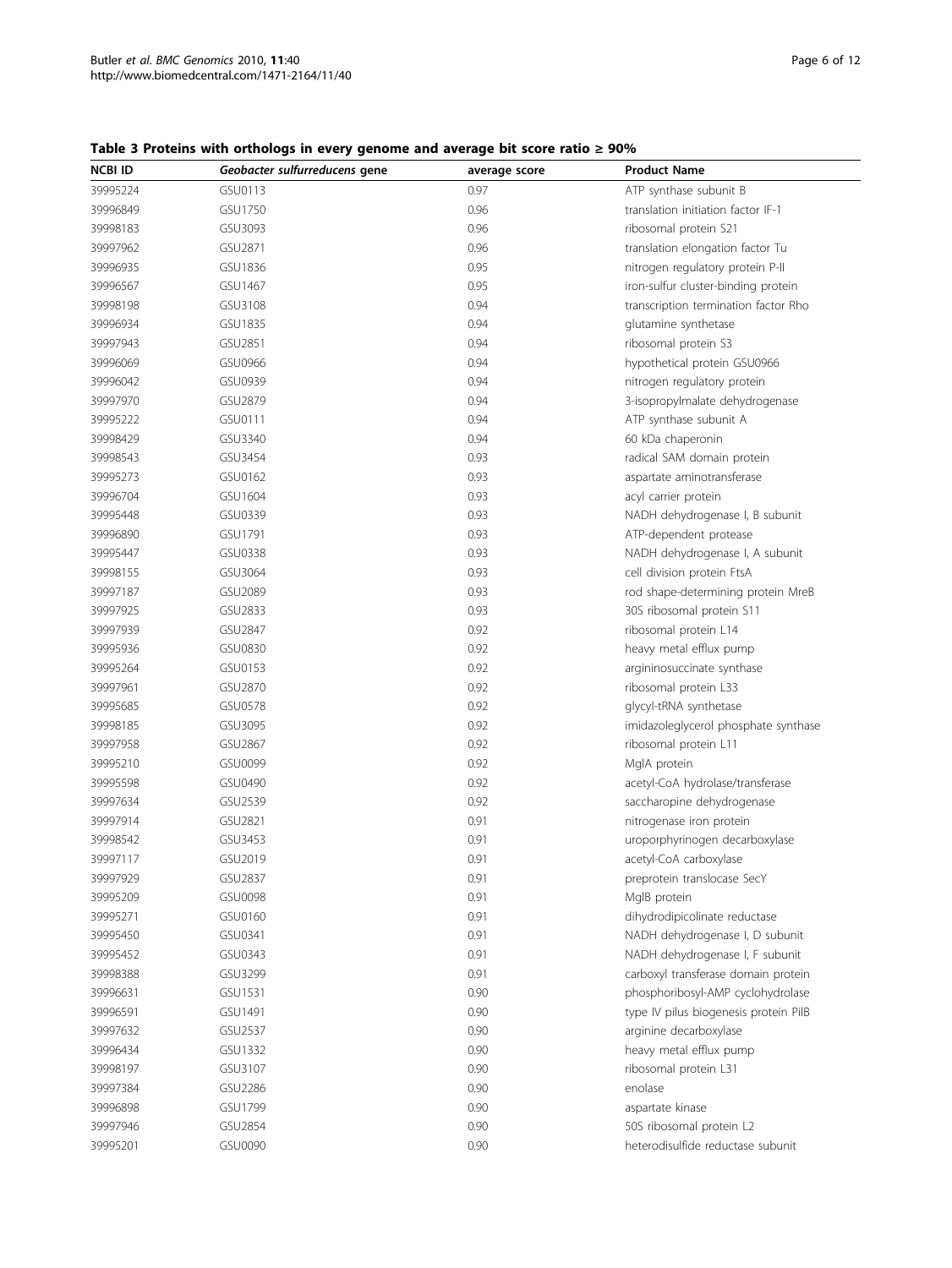| 39998045 | GSU <sub>2954</sub> | 0.90 | arsenical-resistance protein          |
|----------|---------------------|------|---------------------------------------|
| 39996208 | GSU1106             | 0.90 | citrate synthase                      |
| 39996368 | GSU1266             | 0.90 | GTP-binding protein LepA              |
| 39995246 | GSU0135             | 0.90 | delta-aminolevulinic acid dehydratase |
| 39998096 | GSU3005             | 0.90 | thiamine biosynthesis protein ThiC    |
| 39997945 | GSU2853             | 0.90 | ribosomal protein S19                 |
| 39995451 | GSU0342             | 0.90 | NADH dehydrogenase I, E subunit       |
| 39997952 | GSU2860             | 0.90 | translation elongation factor G       |
| 39997010 | GSU1912             | 0.90 | dihydroxy-acid dehydratase            |
| 39998398 | GSU3309             | 0.90 | hypothetical protein GSU3309          |

<span id="page-6-0"></span>Table 3: Proteins with orthologs in every genome and average bit score ratio ≥ 90% (Continued)

required in vivo in G. sulfurreducens for wild-type levels of Fe(III) or electrode reduction (Figure [2](#page-3-0)). Most of the cytochromes required in G. sulfurreducens for growth on extracellular acceptors were not conserved in all species, including OmcE, OmcF, OmcS, OmcT, OmcX, OmcZ, and MacA (Figure [2](#page-3-0), Additional file [9](#page-10-0)).

Only one of the nine well-conserved cytochrome families contained a cytochrome, PpcA, known to be required for wild type levels of Fe(III) reduction [[12\]](#page-10-0). At least one homolog to PpcA was found in every genome, and there were multiple homologs in most of the genomes: five in G. sulfurreducens, five in G. metallireducens, four in G. uraniireducens, three in G. bemidjiensis, two in G. strain FRC-32, and one in G. lovleyi (see Additional file [2\)](#page-9-0). In related sulfate- and sulfur-reducing δ-Proteobacteria species, the most abundant and best studied cytochromes are the of the tetra-heme  $c_3$  type [[36,37](#page-11-0)], while those of PpcA family are of the tri-heme  $c_7$  type [\[38\]](#page-11-0).

Analysis of the well-conserved cytochromes showed that four of the nine families conserved in all species were encoded together in a single cluster in each genome (Figure [4,](#page-7-0) Table [5](#page-7-0)). These conserved cytochromes were predicted to be 2-heme (GSU2930), 10-heme (GSU2934), 12-heme (GSU2935), and 5-heme (GSU 2937) (see Additional file [9](#page-10-0)). Also in this cluster were an inner-membrane-bound b-type cytochrome (GSU2932) and Rieske Fe-S protein (GSU2933) (Figure [4\)](#page-7-0), which were clearly homologous to the core of the cytochrome  $bc$  complexes [[39,40](#page-11-0)]. The  $b$ -type cytochrome and the Rieske protein were also conserved in all of the genomes (see Additional file [2](#page-9-0)). In other species, the cytochrome bc complex (complex III) catalyzes a key step in electron transport, that which provides the electrical link between the inner membrane and periplasm. However, the protein that provides this link in the Geobacteraceae has not been characterized, making this well-conserved cluster a good candidate for further analysis. This enzyme is especially important because it may be a second possible location of proton pumping in the cell, which would affect ATP yield during respiration, and may be different depending on the electron acceptor or on the redox potential of the cell. Typically, there is a single c-type cytochrome associated with this enzyme, which is a tetra-heme cytochrome in other δ-*Proteobac*teria  $[41]$  $[41]$ , so the role of the multiple  $c$ -type cytochromes in this highly-conserved cluster is novel and warrants further investigation.

There were three other cytochrome families that were well conserved in all six genomes: families of 3-heme, 9 heme, and 12-heme cytochromes (Table [5](#page-7-0)). None of these cytochromes have been studied.

#### Duplications of cytochrome genes

Twenty-eight of the 115 families that included cytochromes had more than one protein member per

Table 4 Characteristics of cytochromes found in each genome

|                       | ORFs in<br>genome | cytochromes<br>total | cytochromes<br>(% genome) | cytochromes with >1<br>heme | cytochromes<br>(%<br>multiheme) | hemes per cytochrome<br>(average) |
|-----------------------|-------------------|----------------------|---------------------------|-----------------------------|---------------------------------|-----------------------------------|
| G. bemidjiensis       | 4018              | 73                   | 1.8                       | 65                          | 89.0                            | 7.6                               |
| G. lovleyi            | 3685              | 61                   | 1.7                       | 46                          | 75.4                            | 4.8                               |
| G.<br>metallireducens | 3532              | 76                   | 2.2                       | 66                          | 86.8                            | 7.3                               |
| G. strain FRC-32      | 3396              | 68                   | 2.0                       | 58                          | 85.3                            | 9.6                               |
| G. sulfurreducens     | 3446              | 89                   | 2.6                       | 78                          | 87.6                            | 7.5                               |
| G. uraniireducens     | 4357              | 104                  | 2.4                       | 91                          | 87.5                            | 9.3                               |
| average               | 3739              | 79                   | 2.1                       | 67                          | 85.3                            | 7.7                               |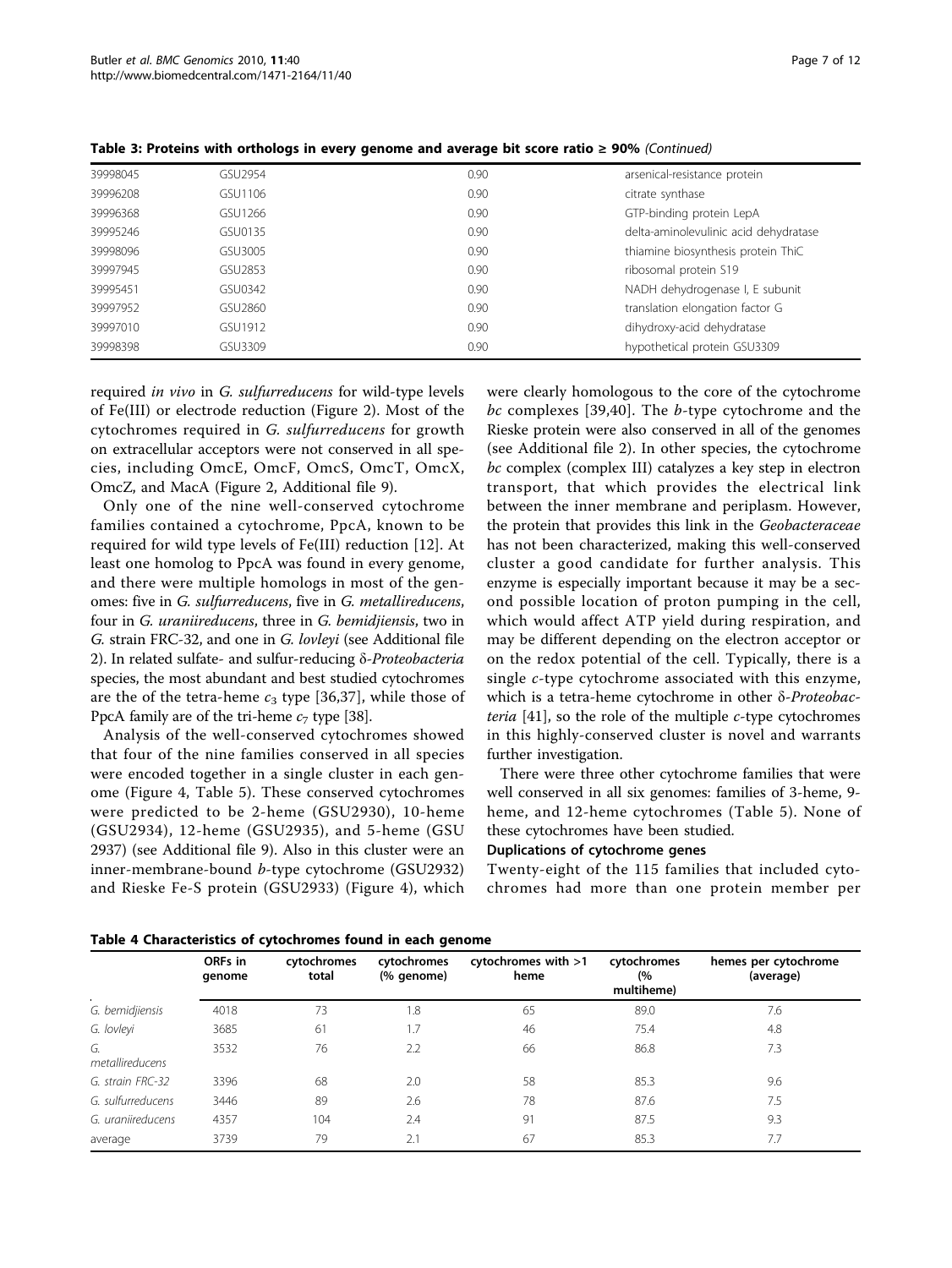| ID   | members | Geobacter sulfurreducens gene | <b>CXXCH</b> motifs | description       |
|------|---------|-------------------------------|---------------------|-------------------|
| 45   | 10      | GSU1761                       |                     |                   |
| 49   | 9       | GSU0364                       |                     | ppcA and ppcB     |
| 51   | 9       | GSU2732                       | 8                   | orf2 OmcBC operon |
|      | 8       | GSU2937                       |                     | bc complex        |
| 266  | 6       | GSU2935                       | 12                  | bc complex        |
| 267  | 6       | GSU2934                       | 10                  | bc complex        |
| 271  | 6       | GSU2930                       |                     | bc complex        |
| 1292 | 6       | GSU0592                       | 12                  |                   |
| 1467 | 6       | GSU0274                       | 9                   | inner membrane    |

<span id="page-7-0"></span>Table 5 Characteristics of cytochrome families with members in every genome

genome (see Additional file [9](#page-10-0)). In other words, they included paralogs, which may represent duplicated cytochrome genes. The largest cytochrome family had 12 members from 5 genomes (family 23, Additional file [9](#page-10-0)). Several families were made up of cytochromes from only a single genome, indicating recent duplication or triplication of the cytochrome since that species diverged (families 3111, 3250, 3413, and 3597).

Several cytochromes known to be required for wild type Fe(III) metabolism appeared to have been duplicated within single genomes. The OmcS family (64) had nine members, all 6-heme cytochromes, found in four of the Geobacter genomes (see Additional file [9\)](#page-10-0). The G. bemidjiensis genome contained four OmcS proteins, G. sulfurreducens three, and one in both G. FRC-32 and G. uraniireducens (see Additional file [9](#page-10-0)). The OmcZ family (2307) contained four members from three genomes: G. sulfurreducens had two members (see Additional file [9](#page-10-0)). All six of the Geobacter genomes contained more than one PpcA-like protein (Table 5).

The Orf2 cytochromes (GSU2732 and GSU2738) were conserved across all of the Geobacter species (Table 5), and also showed duplication. There are nine members



in this family (51), all 8-heme or 9-heme cytochromes (see Additional file [9\)](#page-10-0). G. sulfurreducens, G. metallireducens, and G. uraniireducens each contain two Orf2 cytochromes. In G. sulfurreducens, the Orf2 genes are encoded in a tandem repeat with another duplicated cytochrome (called OmcB/OmcC) known to be important for Fe(III) reduction[[11\]](#page-10-0) (Figure [5\)](#page-8-0). Initial examination of the OmcB/OmcC family (number 1653) indicated it did not have complete conservation like the Orf2 family did, but analysis of these genes in genome context indicates that an operon of similar structure was conserved in all six species (Figure [5](#page-8-0)). Alignment of the orf2-omcB genome regions from all six species showed that there was at least one operon with similarity to the orf2-omcB operon in each genome, and furthermore, there were tandem repeats of this operon in several of the genomes (Figure [5\)](#page-8-0). Interestingly, while the Orf2 cytochrome gene and the Orf1 gene immediately upstream were well conserved orthologs across all species, the gene immediately downstream varied. In all cases there was a multi-heme cytochrome encoded in the OmcB/C spot in the operon, but the sequence similarity to OmcB/C varied (Figure [5](#page-8-0)). This indicates that this operon may be important in all six species, though while it appears that conservation of the sequence of the Orf2 cytochromes is important, there may be less pressure for the larger outer membrane cytochromes to maintain a specific sequence.

### Lateral gene transfer

The data presented above indicates that cytochromes are abundant in each genome, but not very well conserved across the genomes. Cytochrome duplication and divergence appears to have played a role in these genotypes. In addition, to investigate whether cytochromes were less well conserved because they were acquired laterally rather than inherited vertically, genes originating from lateral gene transfer were identified using a combination of phylogenetic and BLAST-based analysis. A neighbor-joining phylogenetic tree was inferred for every protein from the six genomes and homologous sequences for each protein were selected from the non-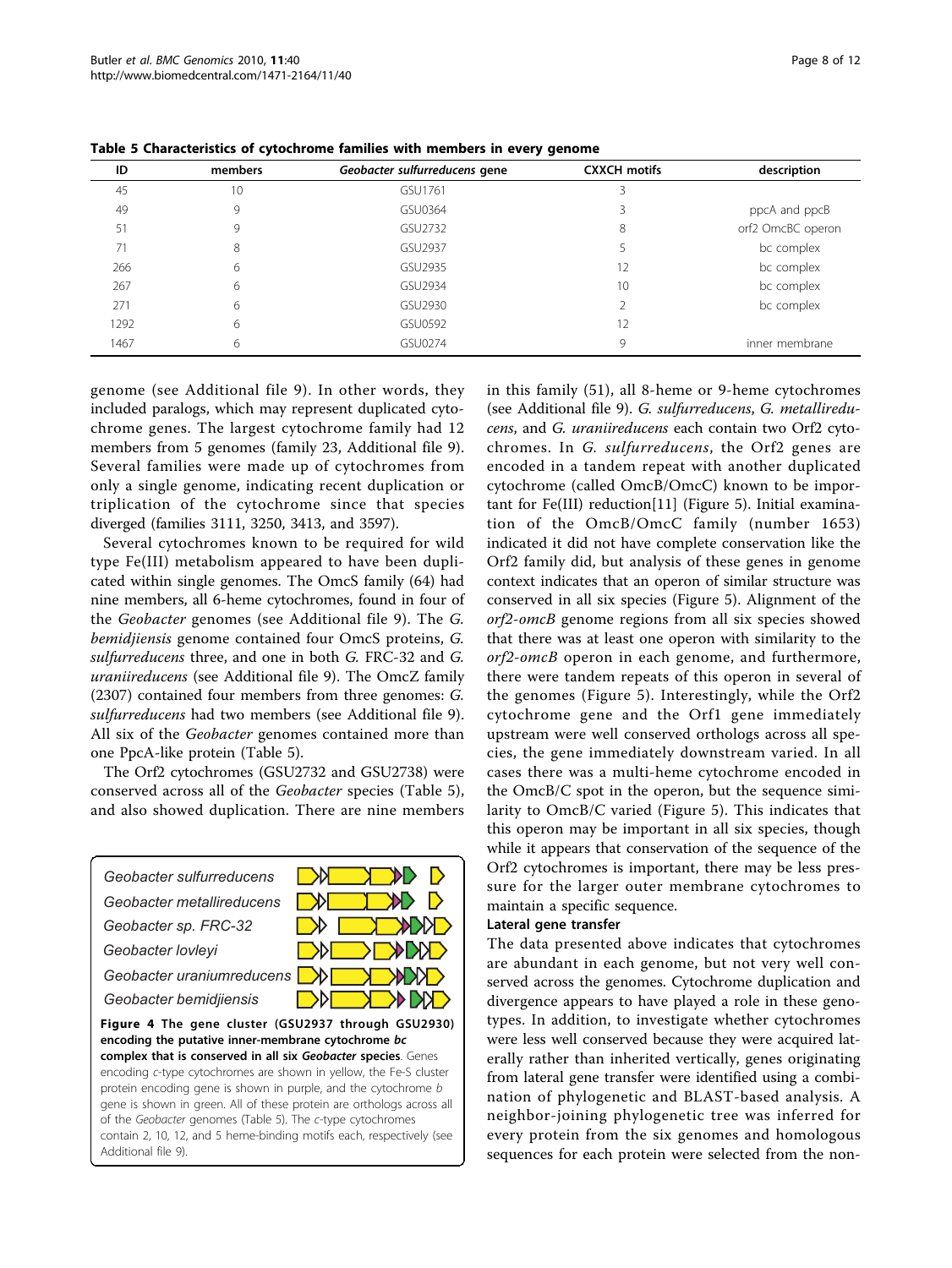<span id="page-8-0"></span>

redundant protein database. These trees were used to identify proteins for which the nearest relative was not from the Geobacteraceae. If the phylogeny was strongly supported (bootstrap  $\geq$  50) or if the phylogeny was weakly supported and the most similar sequence in the non-redundant protein was not a Geobacteraceae species, the protein was considered a lateral gene transfer candidate.

2,196 of the 21,434 proteins in these six genomes (9.8%) were predicted to have originated from recent transfer from a distantly related organism (see Additional file [1](#page-9-0)). Only 19 of the 472 predicted cytochromes (4.0%) were identified as lateral gene transfer candidates - 1 in G. bemidjiensis, 5 in G. lovleyi, 6 in G. metallireducens, 2 in G. sulfurreducens, and 3 in G. uraniireducens (see Additional file [9](#page-10-0)). None of the cytochromes shown to be required for wild type electron transport in G. sulfurreducens were predicted to have originated from lateral gene transfer (see Additional file [9\)](#page-10-0). These data indicated that the abundance of cytochromes in these six species cannot be explained by frequent lateral gene transfer.

### Conclusions

The results show that the genes for oxidizing acetate and transferring electrons to cytoplasmic carriers, and for inner membrane electron transport, are well conserved between the *Geobacter* genomes. These results indicate that the Geobacter species and their last common ancestor all oxidized acetate using the same TCA cycle pathway that produces NADH, NADPH, and reduced ferredoxin. These substances are then oxidized at the inner membrane, and ATP is generated via oxidative phosphorylation. The previously unidentified site of

quinol oxidation in the inner membrane is suggested to be a cytochrome bc complex encoded in an unique gene cluster that is conserved in all six species. The pathways used by the better-studied species were also found to be conserved in the newly discovered species that predominate in subsurface environments undergoing bioremediation, suggesting that the current metabolic model for G. sulfurreducens[\[20\]](#page-10-0) provides a good foundation for broader modeling of microbial metabolism in contaminated subsurfaces during bioremediation. However, the role of the newly identified hydrogenase unique to these subsurface species merits further investigation.

In stark contrast to the conservation of the pathway for ATP generation from acetate is the lack of conservation of the enzymes that dispose of the electrons after ATP production. The six Geobacter genomes contain an average of 79 cytochrome genes each, with each cytochrome predicted to bind an average of more than 7 hemes. So an abundance of extracytoplasmic heme is clearly important in these species. However, only 14% of the cytochromes are conserved in all six of the genomes. More surprisingly, even the cytochromes that have been shown to be required in G. sulfurreducens for electron transport to Fe(III) or electrodes are not well conserved.

Cells of G. sulfurreducens have been shown to be capable of storing ca.  $1.6 \times 10^{-17}$  mol electrons in the iron of their cytochromes [[42\]](#page-11-0). This has lead to the proposal that cytochromes may act as electric capacitors, accepting and storing the electrons from energy metabolism for short time spans in the absence of an extracellular electron-accepting surface [[43\]](#page-11-0). The data presented here indicates that in these species there is a combination of strong pressure to maintain many cytochrome genes with weak pressure to maintain the sequence of most cytochrome genes. This lack of conservation of cytochrome genes suggests that in Geobacter species there may not be a single common pathway for electron transport outside the cell, and that cytochromes may be required for general Fe-bearing capacity, as sinks for electrons between the inner-membrane electron transport chain and the extracellular acceptor.

## Methods

### Genome sequencing and annotation

With the exception of G. sulfurreducens [\[5\]](#page-10-0), sequence data for the genomes were produced by the US Department of Energy Joint Genome Institute [http://www.jgi.](http://www.jgi.doe.gov) [doe.gov](http://www.jgi.doe.gov), using a whole-genome shotgun strategy for the Sanger-sequencing of 3-Kb, 8-Kb, and 40-Kb DNA libraries to 8-9X depth. Open reading frames and their translations and predicted function based on automated annotation were taken from NCBI [http://www.ncbi.nlm.](http://www.ncbi.nlm.nih.gov/) [nih.gov/](http://www.ncbi.nlm.nih.gov/), and are listed in Additional file [1](#page-9-0) of the supplementary material. The following motifs were used to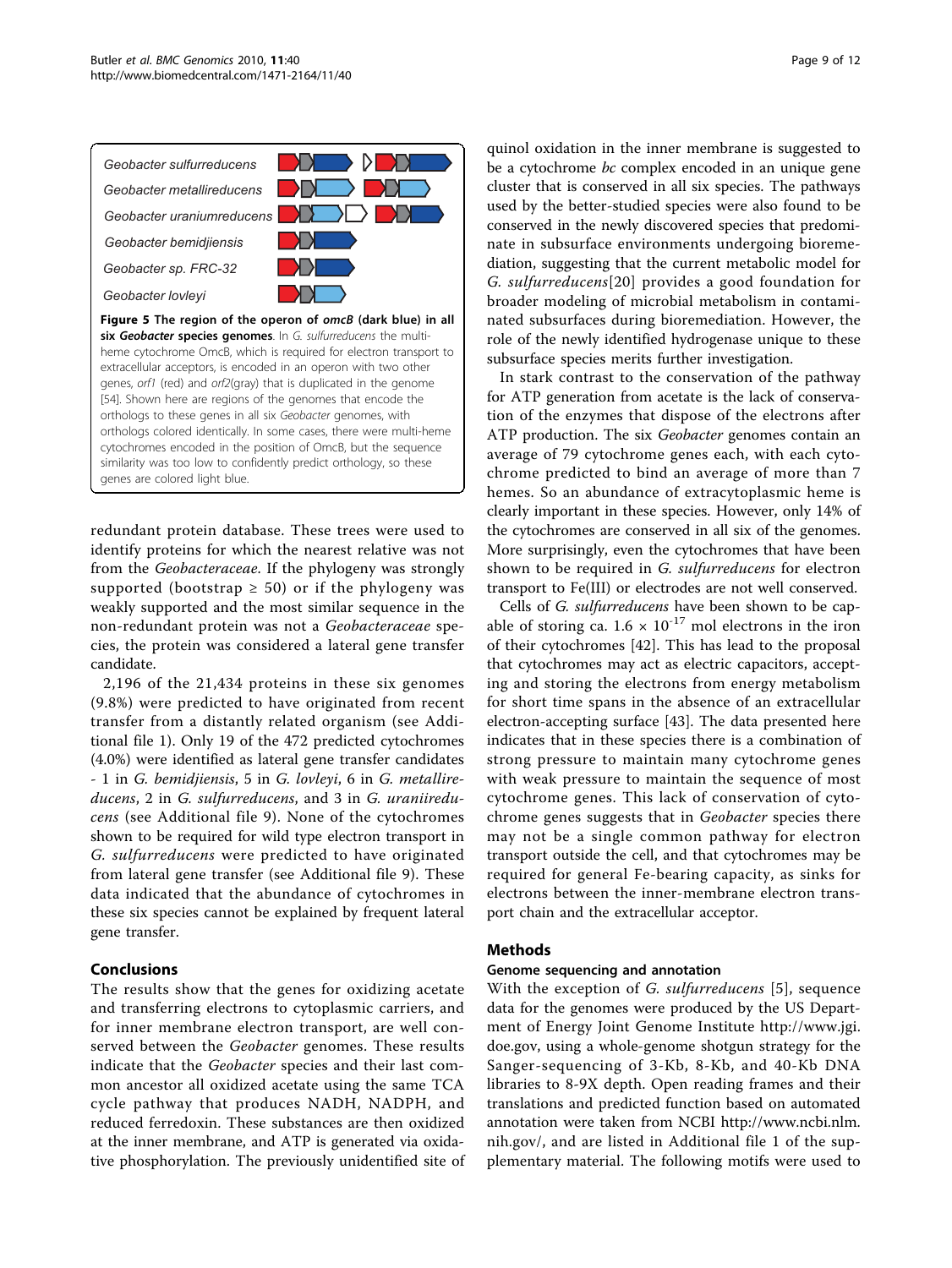<span id="page-9-0"></span>

| annotate cytochromes (showing Interpro identification  |                                         |                                             |            |  |  |  |
|--------------------------------------------------------|-----------------------------------------|---------------------------------------------|------------|--|--|--|
| http://www.ebi.ac.uk/interpro/): IPR000298, IPR000763, |                                         |                                             |            |  |  |  |
|                                                        |                                         | IPR000883, IPR000883, IPR001128, IPR002016, |            |  |  |  |
| IPR002016,                                             | IPR002321, IPR002322,                   |                                             | IPR002585, |  |  |  |
| IPR003317.                                             | IPR004203.                              | IPR009056,                                  | IPR010176, |  |  |  |
| IPR010177,                                             | IPR010255,                              | IPR010960,                                  | IPR011031, |  |  |  |
| IPR011048.                                             | IPR012282.                              | IPR012292.                                  | SSF47175,  |  |  |  |
|                                                        | SSF48613, SSF48695, SSF81342, SSF81648. |                                             |            |  |  |  |

#### Clustering orthologs into protein families

All proteins in the genomes were clustered into families of orthologs and recent paralogs using OrthoMCL [\[19](#page-10-0)], which uses reciprocal best similarity pairs from all-vs-all BLAST [\[44\]](#page-11-0) to identify orthologs and recent paralogs, which are then clustered together across all the genomes using the Markov clustering algorithm [\[45\]](#page-11-0). A functional role was predicted for each cluster using the G. sulfurreducens in silico model annotation [\[20](#page-10-0)] and COG categorization [[21](#page-10-0)]. The level of sequence similarity among conserved proteins was estimated using bit score ratios between reciprocal orthologs [[29](#page-10-0)].

#### Phylogenetics

All the ORFs from the six genomes and the outgroup species Pelobacter propionicus (NC\_008609) were put into orthologous groups using Hal [[46](#page-11-0)], with inflation parameters from 1.1-5.0 for the clustering algorithm. The proteins used for the phylogeny were those that were part of a cluster generated with any inflation value that had exactly one member from each genome, and are listed in Additional file 4 of the supplementary material. All of the proteins in the cluster were concatenated and the resulting sequences aligned by ClustalW [[47\]](#page-11-0). ProtTest [[48\]](#page-11-0) was used to select a model of molecular evolution and MrBayes [[49\]](#page-11-0) was used to create a Bayesian estimation of the phylogeny. The single gene phylogeny was inferred from a ClustalW[[47](#page-11-0)] alignment of homologs to the large subunit of the hydrogenase from the NCBI non-redundant database. Distances and branching order were determined by the neighbor-joining method[[50\]](#page-11-0) with bootstrap values from 1000 replicates in Mega[[51\]](#page-11-0).

#### Lateral gene transfer

A phylogenetic tree was inferred using PhyloGenie [\[52](#page-11-0)] for every protein from the six genomes. Homologous sequences for each protein were selected by BLAST from the non-redundant protein database from NCBI <http://www.ncbi.nlm.nih.gov/>, alignments were created with ClustalW [[47](#page-11-0)], and the phylogeny was inferred using neighbor-joining [[50](#page-11-0)] and 100 bootstrapped replicates. If, for a given protein, a phylogenetic relationship with non-Geobacteraceae was strongly-supported (bootstrap  $\leq$  50) or if the relationship was weakly supported and the most similar sequence in the non-redundant protein database from NCBI was not a Geobacteraceae species, the protein was considered a candidate. If the

next branch out contained a single sequence not from Geobacteraceae species, the query gene was defined as being from lateral transfer. If the next branch contained a single sequence from Geobacteraceae, it was not. If the sister group was a clade or was not strongly supported, the ancestral condition was inferred [[53\]](#page-11-0) and used to determine lateral transfer.

Additional file 1: All proteins referenced in this study. Spreadsheet with NCBI identification numbers and descriptions including name. predicted function, COG membership, protein family ID, family conservation pattern, and lateral transfer prediction. Click here for file [ http://www.biomedcentral.com/content/supplementary/1471-2164-11- 40-S1.XLS ] Additional file 2: Protein families and their members from each of the genomes. Spreadsheet showing protein families of orthologs, with descriptions including ID, predicted function, member proteins, member genomes, family size, and conservation pattern. Click here for file [ http://www.biomedcentral.com/content/supplementary/1471-2164-11- 40-S2.XLS ] Additional file 3: Frequency of the phyletic patterns of protein conservation. Spreadsheet showing the number of proteins with a given pattern of conservation. Click here for file [ http://www.biomedcentral.com/content/supplementary/1471-2164-11- 40-S3.XLS ] Additional file 4: Proteins used in the whole genome phylogeny. Spreadsheet showing the IDs of the proteins used. Click here for file [ http://www.biomedcentral.com/content/supplementary/1471-2164-11- 40-S4.XLS ] Additional file 5: Proteins conserved only within the species in the subsurface clade. Spreadsheet showing the proteins that were conserved in all and only the species in the subsurface clade including ID, protein family ID, conservation of family, and predicted function. Click here for file [ http://www.biomedcentral.com/content/supplementary/1471-2164-11- 40-S5.XLS ] Additional file 6: Conservation of proteins involved in the energy **metabolism of anaerobic respiration** Spreadsheet showing all of the proteins with their metabolic role, conservation pattern, reaction abbreviation in the constraint-based model, protein family, and genomes of family members. Click here for file [ http://www.biomedcentral.com/content/supplementary/1471-2164-11- 40-S6.XLS ] Additional file 7: Proteins conserved in all genomes (with reciprocal orthologs in every genome). Spreadsheet showing all of the proteins that had reciprocal best BLAST matches in every single other genomes with their metabolic role, reaction abbreviation in the constraint-based model, bit score ratio for the reciprocal best BLAST match in every other genome, and average bit score ratio. Click here for file [ http://www.biomedcentral.com/content/supplementary/1471-2164-11- 40-S7.XLS ] Additional file 8: Total heme motifs in 23 cytochrome-rich genomes. Spreadsheet showing totals of heme binding motifs (CxxCH) in 23 completed genomes, including total genes with heme motif(s), most hemes per gene, number of genes with more than one motif and percent with more than one motif. Click here for file [ http://www.biomedcentral.com/content/supplementary/1471-2164-11- 40-S8.XLS ]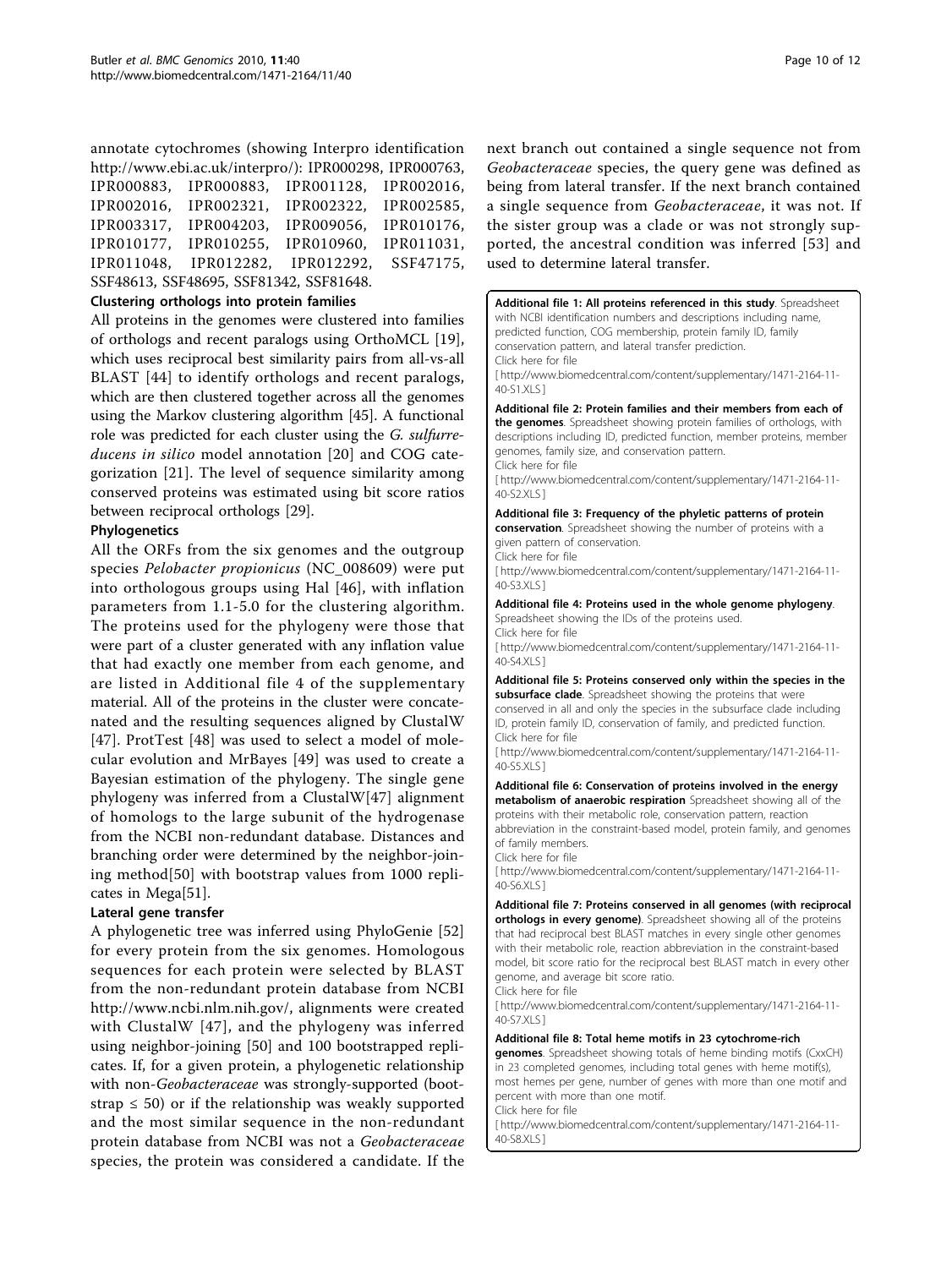#### <span id="page-10-0"></span>Additional file 9: Cytochromes in all Geobacter genomes.

Spreadsheet showing all of the proteins predicted to encode

cytochromes in all of the Geobacter genomes, with the number of heme binding motifs, protein family, conservation pattern, number of members in the family, lateral transfer prediction, published gene name, and paralog prediction.

Click here for file

[ http://www.biomedcentral.com/content/supplementary/1471-2164-11- 40-S9.XLS ]

#### Acknowledgements

This research was supported by the Office of Science (BER), U. S. Department of Energy, Cooperative Agreement No. DE-FC02-02ER63446.

#### Authors' contributions

JEB carried out the conservation analysis, created the physiological models, constructed the single gene phylogenies, and drafted the manuscript. NDY designed the method for and carried out the lateral gene transfer prediction, constructed the whole genome phylogeny, and carried out the clustering method. DRL conceived of the study and helped draft the manuscript. All authors read and approved the final manuscript.

#### Received: 22 June 2009

Accepted: 17 January 2010 Published: 17 January 2010

#### References

- 1. Lovley DR, Holmes DE, Nevin KP: [Dissimilatory Fe\(III\) and Mn\(IV\)](http://www.ncbi.nlm.nih.gov/pubmed/15518832?dopt=Abstract) [reduction.](http://www.ncbi.nlm.nih.gov/pubmed/15518832?dopt=Abstract) Adv Microb Physiol 2004, 49:219-286.
- Bond DR, Holmes DE, Tender LM, Lovley DR: [Electrode-reducing](http://www.ncbi.nlm.nih.gov/pubmed/11799240?dopt=Abstract) [microorganisms that harvest energy from marine sediments.](http://www.ncbi.nlm.nih.gov/pubmed/11799240?dopt=Abstract) Science 2002, 295(5554):483-485.
- 3. Lovley DR: [Bug juice: harvesting electricity with microorganisms.](http://www.ncbi.nlm.nih.gov/pubmed/16778836?dopt=Abstract) Nat Rev Microbiol 2006, 4(7):497-508.
- 4. Tender LM, Reimers CE, Stecher HA, Holmes DE, Bond DR, Lowy DA, Pilobello K, Fertig SJ, Lovley DR: [Harnessing microbially generated power](http://www.ncbi.nlm.nih.gov/pubmed/12091916?dopt=Abstract) [on the seafloor.](http://www.ncbi.nlm.nih.gov/pubmed/12091916?dopt=Abstract) Nat Biotechnol 2002, 20(8):821-825.
- 5. Methe BA, Nelson KE, Eisen JA, Paulsen IT, Nelson W, Heidelberg JF, Wu D, Wu M, Ward N, Beanan MJ, Dodson RJ, Madupu R, Brinkac LM, Daugherty SC, DeBoy RT, Durkin AS, Gwinn M, Kolonay JF, Sullivan SA, Haft DH, Selengut J, Davidsen TM, Zafar N, White O, Tran B, Romero C, Forberger HA, Weidman J, Khouri H, Feldblyum TV, Utterback TR, Van Aken SE, Lovley DR, Fraser CM: Genome of [Geobacter sulfurreducens](http://www.ncbi.nlm.nih.gov/pubmed/14671304?dopt=Abstract): [metal reduction in subsurface environments.](http://www.ncbi.nlm.nih.gov/pubmed/14671304?dopt=Abstract) Science 2003, 302(5652):1967-1969.
- Coppi MV, Leang C, Sandler SJ, Lovley DR: [Development of a genetic](http://www.ncbi.nlm.nih.gov/pubmed/11425739?dopt=Abstract) system for [Geobacter sulfurreducens](http://www.ncbi.nlm.nih.gov/pubmed/11425739?dopt=Abstract). Appl Environ Microbiol 2001, 67(7):3180-3187.
- 7. Galushko AS, Schink B: [Oxidation of acetate through reactions of the](http://www.ncbi.nlm.nih.gov/pubmed/11131021?dopt=Abstract) citric acid cycle by [Geobacter sulfurreducens](http://www.ncbi.nlm.nih.gov/pubmed/11131021?dopt=Abstract) in pure culture and in [syntrophic coculture.](http://www.ncbi.nlm.nih.gov/pubmed/11131021?dopt=Abstract) Arch Microbiol 2000, 174(5):314-321.
- 8. Mahadevan R, Bond DR, Butler JE, Esteve-Nunez A, Coppi MV, Palsson BO, Schilling CH, Lovley DR: [Elucidating central metabolism in the Fe\(III\)](http://www.ncbi.nlm.nih.gov/pubmed/16461711?dopt=Abstract) [reducing organism Geobacter sulfurreducens by constraints-based](http://www.ncbi.nlm.nih.gov/pubmed/16461711?dopt=Abstract) [modeling.](http://www.ncbi.nlm.nih.gov/pubmed/16461711?dopt=Abstract) Appl Environ Microbiol 2006, 72(2):1558-1568.
- 9. Butler JE, Glaven RH, Esteve-Nunez A, Nunez C, Shelobolina ES, Bond DR, Lovley DR: [Genetic characterization of a single bifunctional enzyme for](http://www.ncbi.nlm.nih.gov/pubmed/16385034?dopt=Abstract) [fumarate reduction and succinate oxidation in](http://www.ncbi.nlm.nih.gov/pubmed/16385034?dopt=Abstract) Geobacter sulfurreducens [and engineering of fumarate reduction in](http://www.ncbi.nlm.nih.gov/pubmed/16385034?dopt=Abstract) Geobacter metallireducens. J Bacteriol 2006, 188(2):450-455.
- 10. Magnuson TS, Isoyama N, Hodges-Myerson AL, Davidson G, Maroney MJ, Geesey GG, Lovley DR: [Isolation, characterization and gene sequence](http://www.ncbi.nlm.nih.gov/pubmed/11563978?dopt=Abstract) [analysis of a membrane-associated 89 kDa Fe\(III\) reducing cytochrome](http://www.ncbi.nlm.nih.gov/pubmed/11563978?dopt=Abstract) c from [Geobacter sulfurreducens](http://www.ncbi.nlm.nih.gov/pubmed/11563978?dopt=Abstract). Biochem J 2001, 359(Pt 1):147-152.
- 11. Leang C, Coppi MV, Lovley DR: OmcB, a c[-type polyheme cytochrome,](http://www.ncbi.nlm.nih.gov/pubmed/12644478?dopt=Abstract) [involved in Fe\(III\) reduction in](http://www.ncbi.nlm.nih.gov/pubmed/12644478?dopt=Abstract) Geobacter sulfurreducens. J Bacteriol 2003, 185(7):2096-2103.
- 12. Lloyd JR, Leang C, Hodges Myerson AL, Coppi MV, Cuifo S, Methe B, Sandler SJ, Lovley DR: [Biochemical and genetic characterization of PpcA,](http://www.ncbi.nlm.nih.gov/pubmed/12356333?dopt=Abstract)

a periplasmic c-type cytochrome in [Geobacter sulfurreducens](http://www.ncbi.nlm.nih.gov/pubmed/12356333?dopt=Abstract). Biochem J 2003, 369(Pt 1):153-161.

- 13. Butler JE, Kaufmann F, Coppi MV, Nunez C, Lovley DR: [MacA, a diheme c](http://www.ncbi.nlm.nih.gov/pubmed/15175321?dopt=Abstract)[type cytochrome involved in Fe\(III\) reduction by](http://www.ncbi.nlm.nih.gov/pubmed/15175321?dopt=Abstract) Geobacter [sulfurreducens](http://www.ncbi.nlm.nih.gov/pubmed/15175321?dopt=Abstract). J Bacteriol 2004, 186(12):4042-4045.
- 14. Afkar E, Requera G, Schiffer M, Lovley DR: [A novel Geobacteraceae-specific](http://www.ncbi.nlm.nih.gov/pubmed/16000176?dopt=Abstract) [outer membrane protein J \(OmpJ\) is essential for electron transport to](http://www.ncbi.nlm.nih.gov/pubmed/16000176?dopt=Abstract) [Fe\(III\) and Mn\(IV\) oxides in Geobacter sulfurreducens.](http://www.ncbi.nlm.nih.gov/pubmed/16000176?dopt=Abstract) BMC Microbiol 2005, 5(41).
- 15. Kim BC, Leang C, Ding YH, Glaven RH, Coppi MV, Lovley DR: [OmcF, a](http://www.ncbi.nlm.nih.gov/pubmed/15968061?dopt=Abstract) [putative c-Type monoheme outer membrane cytochrome required for](http://www.ncbi.nlm.nih.gov/pubmed/15968061?dopt=Abstract) [the expression of other outer membrane cytochromes in Geobacter](http://www.ncbi.nlm.nih.gov/pubmed/15968061?dopt=Abstract) [sulfurreducens.](http://www.ncbi.nlm.nih.gov/pubmed/15968061?dopt=Abstract) J Bacteriol 2005, 187(13):4505-4513.
- 16. Mehta T, Coppi MV, Childers SE, Lovley DR: [Outer membrane c-type](http://www.ncbi.nlm.nih.gov/pubmed/16332857?dopt=Abstract) [cytochromes required for Fe\(III\) and Mn\(IV\) oxide reduction in](http://www.ncbi.nlm.nih.gov/pubmed/16332857?dopt=Abstract) [Geobacter sulfurreducens.](http://www.ncbi.nlm.nih.gov/pubmed/16332857?dopt=Abstract) Appl Environ Microbiol 2005, 71(12):8634-8641.
- 17. Beliaev AS, Saffarini DA, McLaughlin JL, Hunnicutt D: [MtrC, an outer](http://www.ncbi.nlm.nih.gov/pubmed/11169112?dopt=Abstract) [membrane decahaem c cytochrome required for metal reduction in](http://www.ncbi.nlm.nih.gov/pubmed/11169112?dopt=Abstract) [Shewanella putrefaciens MR-1.](http://www.ncbi.nlm.nih.gov/pubmed/11169112?dopt=Abstract) Mol Microbiol 2001, 39(3):722-730.
- 18. Pitts KE, Dobbin PS, Reyes-Ramirez F, Thomson AJ, Richardson DJ, Seward HE: [Characterization of the Shewanella oneidensis MR-1](http://www.ncbi.nlm.nih.gov/pubmed/12732647?dopt=Abstract) [decaheme cytochrome MtrA: expression in Escherichia coli confers the](http://www.ncbi.nlm.nih.gov/pubmed/12732647?dopt=Abstract) [ability to reduce soluble Fe\(III\) chelates.](http://www.ncbi.nlm.nih.gov/pubmed/12732647?dopt=Abstract) J Biol Chem 2003, 278(30):27758- 27765.
- 19. Li L, Stoeckert CJ Jr, Roos DS: [OrthoMCL: identification of ortholog groups](http://www.ncbi.nlm.nih.gov/pubmed/12952885?dopt=Abstract) [for eukaryotic genomes.](http://www.ncbi.nlm.nih.gov/pubmed/12952885?dopt=Abstract) Genome Res 2003, 13(9):2178-2189.
- 20. Mahadevan R, Bond DR, Butler JE, Esteve-Nunez A, Coppi MV, Palsson BO, Schilling CH, Loyley DR: [Characterization of metabolism in the Fe\(III\)](http://www.ncbi.nlm.nih.gov/pubmed/16461711?dopt=Abstract) reducing organism [Geobacter sulfurreducens](http://www.ncbi.nlm.nih.gov/pubmed/16461711?dopt=Abstract) by constraint-based [modeling.](http://www.ncbi.nlm.nih.gov/pubmed/16461711?dopt=Abstract) Appl Environ Microbiol 2006, 72(2):1558-1568.
- 21. Tatusov RL, Koonin EV, Lipman DJ: [A genomic perspective on protein](http://www.ncbi.nlm.nih.gov/pubmed/9381173?dopt=Abstract) [families.](http://www.ncbi.nlm.nih.gov/pubmed/9381173?dopt=Abstract) Science 1997, 278(5338):631-637.
- 22. Holmes DE, O'Neil RA, Vrionis HA, N'Guessan LA, Ortiz-Bernad I, Larrahondo MJ, Adams LA, Ward JA, Nicoll JS, Nevin KP, Chavan MA, Johnson JP, Long PE, Lovley DR: [Subsurface clade of Geobacteraceae that](http://www.ncbi.nlm.nih.gov/pubmed/18059491?dopt=Abstract) [predominates in a diversity of Fe\(III\)-reducing subsurface environments.](http://www.ncbi.nlm.nih.gov/pubmed/18059491?dopt=Abstract) ISME J 2007, 1(8):663-677.
- 23. Champine JE, Goodwin S: [Acetate catabolism in the dissimilatory iron](http://www.ncbi.nlm.nih.gov/pubmed/1901574?dopt=Abstract)[reducing isolate GS-15.](http://www.ncbi.nlm.nih.gov/pubmed/1901574?dopt=Abstract) J Bacteriol 1991, 173(8):2704-2706.
- 24. Paulsen J, Kroger A, Thauer RK: ATP-driven succinate oxidation in the catabolism of Desulfuromonas acetoxidans. Arch Microbiol 1986, 144:202- 207.
- 25. Risso C, Methe BA, Elifantz H, Holmes DE, Lovley DR: [Highly conserved](http://www.ncbi.nlm.nih.gov/pubmed/18757793?dopt=Abstract) [genes in Geobacter species with expression patterns indicative of](http://www.ncbi.nlm.nih.gov/pubmed/18757793?dopt=Abstract) [acetate limitation.](http://www.ncbi.nlm.nih.gov/pubmed/18757793?dopt=Abstract) Microbiology 2008, 154(Pt 9):2589-2599.
- 26. Coppi MV, O'Neil RA, Lovley DR: [Identification of an uptake hydrogenase](http://www.ncbi.nlm.nih.gov/pubmed/15126463?dopt=Abstract) [required for hydrogen-dependent reduction of Fe\(III\) and other electron](http://www.ncbi.nlm.nih.gov/pubmed/15126463?dopt=Abstract) acceptors by [Geobacter sulfurreducens](http://www.ncbi.nlm.nih.gov/pubmed/15126463?dopt=Abstract). J Bacteriol 2004, 186(10):3022-3028.
- 27. Vignais PM, Billoud B, Meyer J: [Classification and phylogeny of](http://www.ncbi.nlm.nih.gov/pubmed/11524134?dopt=Abstract) [hydrogenases.](http://www.ncbi.nlm.nih.gov/pubmed/11524134?dopt=Abstract) FEMS Microbiol Rev 2001, 25(4):455-501.
- 28. Coppi MV, O'Neil RA, Leang C, Kaufmann F, Methe BA, Nevin KP, Woodard TL, Liu A, Lovley DR: Involvement of [Geobacter sulfurreducens](http://www.ncbi.nlm.nih.gov/pubmed/17906154?dopt=Abstract) [SfrAB in acetate metabolism rather than intracellular, respiration-linked](http://www.ncbi.nlm.nih.gov/pubmed/17906154?dopt=Abstract) [Fe\(III\)-citrate reduction.](http://www.ncbi.nlm.nih.gov/pubmed/17906154?dopt=Abstract) Microbiology 2007, 153(10):3572-3585.
- 29. Rasko DA, Myers GS, Ravel J: [Visualization of comparative genomic](http://www.ncbi.nlm.nih.gov/pubmed/15634352?dopt=Abstract) [analyses by BLAST score ratio.](http://www.ncbi.nlm.nih.gov/pubmed/15634352?dopt=Abstract) BMC Bioinformatics 2005, 6(1)-2.
- 30. Holmes DE, Nicoll JS, Bond DR, Lovley DR: [Potential role of a novel](http://www.ncbi.nlm.nih.gov/pubmed/15466546?dopt=Abstract) [psychrotolerant member of the family](http://www.ncbi.nlm.nih.gov/pubmed/15466546?dopt=Abstract) Geobacteraceae, Geopsychrobacter electrodiphilus gen. nov., sp. nov[., in electricity production by a marine](http://www.ncbi.nlm.nih.gov/pubmed/15466546?dopt=Abstract) [sediment fuel cell.](http://www.ncbi.nlm.nih.gov/pubmed/15466546?dopt=Abstract) Appl Environ Microbiol 2004, 70(10):6023-6030.
- 31. Caccavo F Jr, Lonergan DJ, Lovley DR, Davis M, Stolz JF, McInerney MJ: Geobacter sulfurreducens sp. nov[., a hydrogen- and acetate-oxidizing](http://www.ncbi.nlm.nih.gov/pubmed/7527204?dopt=Abstract) [dissimilatory metal-reducing microorganism.](http://www.ncbi.nlm.nih.gov/pubmed/7527204?dopt=Abstract) Appl Environ Microbiol 1994, 60(10):3752-3759.
- 32. Lovley DR, Giovannoni SJ, White DC, Champine JE, Phillips EJ, Gorby YA, Goodwin S: [Geobacter metallireducens gen. nov. sp. nov](http://www.ncbi.nlm.nih.gov/pubmed/8387263?dopt=Abstract)., a microorganism [capable of coupling the complete oxidation of organic compounds to](http://www.ncbi.nlm.nih.gov/pubmed/8387263?dopt=Abstract) [the reduction of iron and other metals.](http://www.ncbi.nlm.nih.gov/pubmed/8387263?dopt=Abstract) Arch Microbiol 1993, 159(4):336- 344.
- 33. Nevin KP, Holmes DE, Woodard TL, Hinlein ES, Ostendorf DW, Lovley DR: [Geobacter bemidjiensis sp. nov. and Geobacter psychrophilus sp. nov.,](http://www.ncbi.nlm.nih.gov/pubmed/16014499?dopt=Abstract)